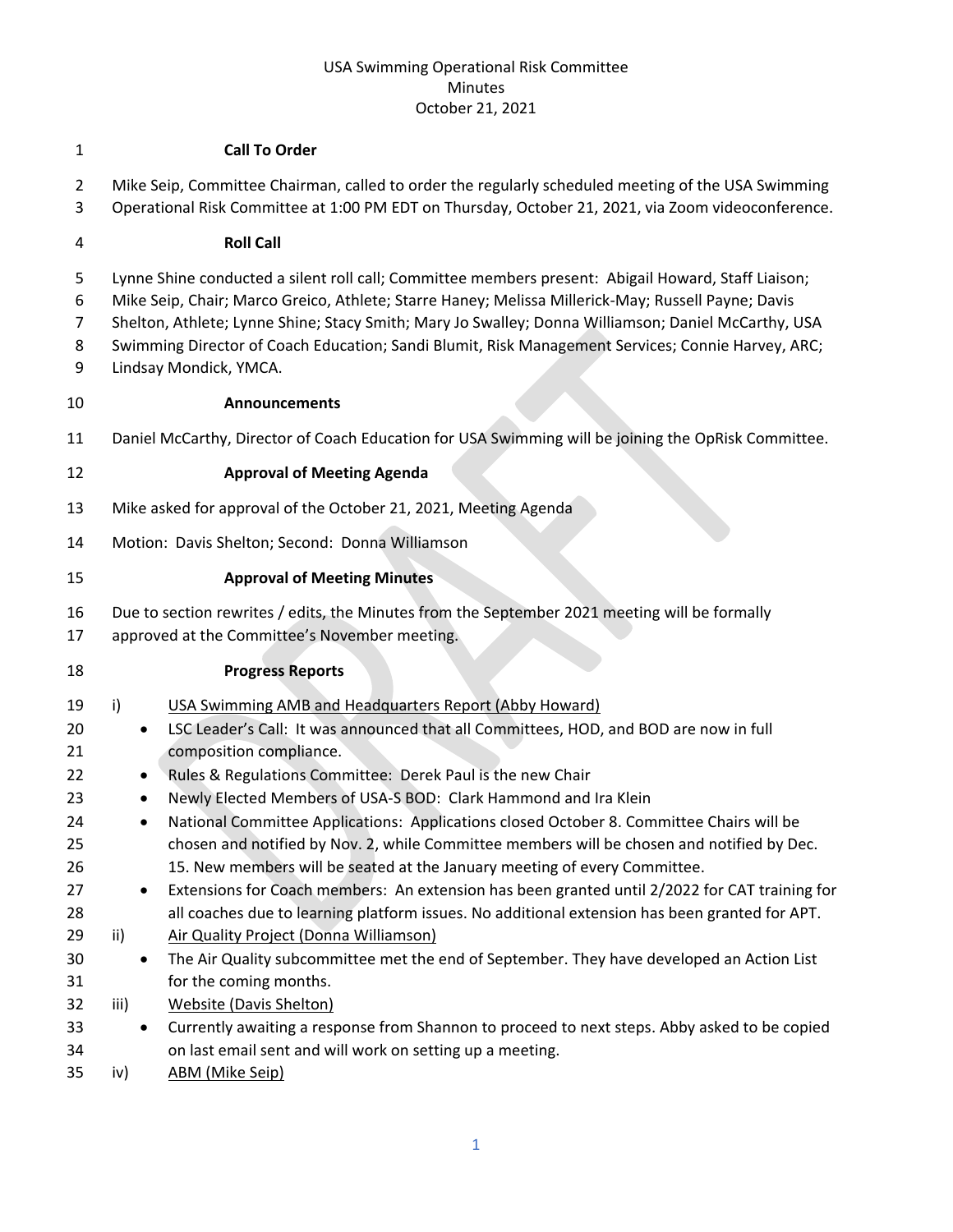## USA Swimming Operational Risk Committee Minutes October 21, 2021

| 36<br>37<br>38<br>39 |       | $\bullet$ | Mike represented the Operational Risk Committee at the recent ABM. The schedule and agenda<br>were different than past Conventions, however, the items / programs that were not present at<br>the ABM will be included in the Spring Zone Meeting. Going forward, every year a different<br>group of stakeholders will be invited and included in the ABM meeting in Colorado Springs. |
|----------------------|-------|-----------|----------------------------------------------------------------------------------------------------------------------------------------------------------------------------------------------------------------------------------------------------------------------------------------------------------------------------------------------------------------------------------------|
| 40                   | v)    |           | <b>LSC Contacts (Mary Jo Swalley)</b>                                                                                                                                                                                                                                                                                                                                                  |
| 41                   |       | $\bullet$ | All members of the Committee should reach out to their assigned LSCs to ascertain whether                                                                                                                                                                                                                                                                                              |
| 42                   |       |           | there have been any personnel changes. Given that most LSCs have recently had HOD meetings,                                                                                                                                                                                                                                                                                            |
| 43                   |       |           | it is possible that there is a newly elected Operational Risk Chair.                                                                                                                                                                                                                                                                                                                   |
| 44                   |       | $\bullet$ | Please continue to forward all contact changes to Mary Jo who continues to manage the master                                                                                                                                                                                                                                                                                           |
| 45                   |       |           | list spreadsheet.                                                                                                                                                                                                                                                                                                                                                                      |
| 46                   | vi)   |           | <b>Coaching Certifications (Marco Greico)</b>                                                                                                                                                                                                                                                                                                                                          |
| 47                   |       | $\bullet$ | There have been some recent technological issues surrounding the issuance of STSC certificates.                                                                                                                                                                                                                                                                                        |
| 48                   |       |           | Connie Harvey has been assisting with the resolution of this problem. The percentages of                                                                                                                                                                                                                                                                                               |
| 49                   |       |           | coaches that out of compliance with STSC and CPR certifications has significantly decreased. It is                                                                                                                                                                                                                                                                                     |
| 50                   |       |           | unknown whether those who are out of compliance are still coaching or will be renewing their                                                                                                                                                                                                                                                                                           |
| 51                   |       |           | membership for 2022. We will start to have a better idea in the coming weeks.                                                                                                                                                                                                                                                                                                          |
| 52                   |       | $\bullet$ | The education we have been doing with registrars has borne fruit, and the questions / requests                                                                                                                                                                                                                                                                                         |
| 53                   |       |           | for exemptions has significantly decreased. We anticipate a continuation of this trend.                                                                                                                                                                                                                                                                                                |
| 54                   | vii)  |           | <b>Racing Start Certification (Lynne Shine)</b>                                                                                                                                                                                                                                                                                                                                        |
| 55                   |       | ٠         | Dan will be joining this subcommittee.                                                                                                                                                                                                                                                                                                                                                 |
| 56                   |       | $\bullet$ | In the process of scheduling a subcommittee meeting to develop a strategy to reeducate LSCs                                                                                                                                                                                                                                                                                            |
| 57                   |       |           | and their respective clubs on best practices with respect to Racing Start Certification                                                                                                                                                                                                                                                                                                |
| 58                   |       |           | requirements. It is incumbent on clubs to responsibly maintain these records for their club                                                                                                                                                                                                                                                                                            |
| 59                   |       |           | athletes.                                                                                                                                                                                                                                                                                                                                                                              |
| 60                   | viii) |           | <b>Hypoxic Blackout (Mary Jo Swalley)</b>                                                                                                                                                                                                                                                                                                                                              |
| 61                   |       | $\bullet$ | The Joint Statement is currently being reviewed by the Red Cross.                                                                                                                                                                                                                                                                                                                      |
| 62                   |       | $\bullet$ | Connie - The JS has gone through the initial review by the Aquatic Sub-Council. It will be                                                                                                                                                                                                                                                                                             |
| 63                   |       |           | reviewed by the full Council in January. The Proposed JS will then return to OpRisk. It is                                                                                                                                                                                                                                                                                             |
| 64                   |       |           | anticipated that the changes will be minor.                                                                                                                                                                                                                                                                                                                                            |
| 65                   |       |           | Lindsay - There have been several questions that have been referred to her from the National                                                                                                                                                                                                                                                                                           |
| 66                   |       |           | Office on this issue.                                                                                                                                                                                                                                                                                                                                                                  |
| 67                   | ix)   |           | Water Temperature (Stacy Smith)                                                                                                                                                                                                                                                                                                                                                        |
| 68                   |       | ٠         | Russell, Marco, and Stacy met once so far. Discussion centered on primary factors. Each member                                                                                                                                                                                                                                                                                         |
| 69                   |       |           | of the subcommittee is talking with facility managers to develop a list.                                                                                                                                                                                                                                                                                                               |
| 70                   |       | $\bullet$ | Coaching education is needed. Coaches need to be encouraged to use their professional                                                                                                                                                                                                                                                                                                  |
| 71                   |       |           | judgment as to when it is necessary to stop a practice for unsafe water temperatures. At                                                                                                                                                                                                                                                                                               |
| 72                   |       |           | present, most are relying on their facility managers to make the decision.                                                                                                                                                                                                                                                                                                             |
| 73                   |       | ٠         | Coaches need to be proactive. They need to be encouraged to inquire what the facility                                                                                                                                                                                                                                                                                                  |
| 74                   |       |           | parameters are for closing a pool for unsafe warm or cold temperatures in the pool.                                                                                                                                                                                                                                                                                                    |
| 75                   |       | $\bullet$ | It was suggested that a survey be issued to all coaches of USA Swimming to solicit facts from the                                                                                                                                                                                                                                                                                      |
| 76                   |       |           | field on this topic.                                                                                                                                                                                                                                                                                                                                                                   |
| 77                   | x)    |           | Meet Marshals (Starre Haney)                                                                                                                                                                                                                                                                                                                                                           |
|                      |       |           |                                                                                                                                                                                                                                                                                                                                                                                        |